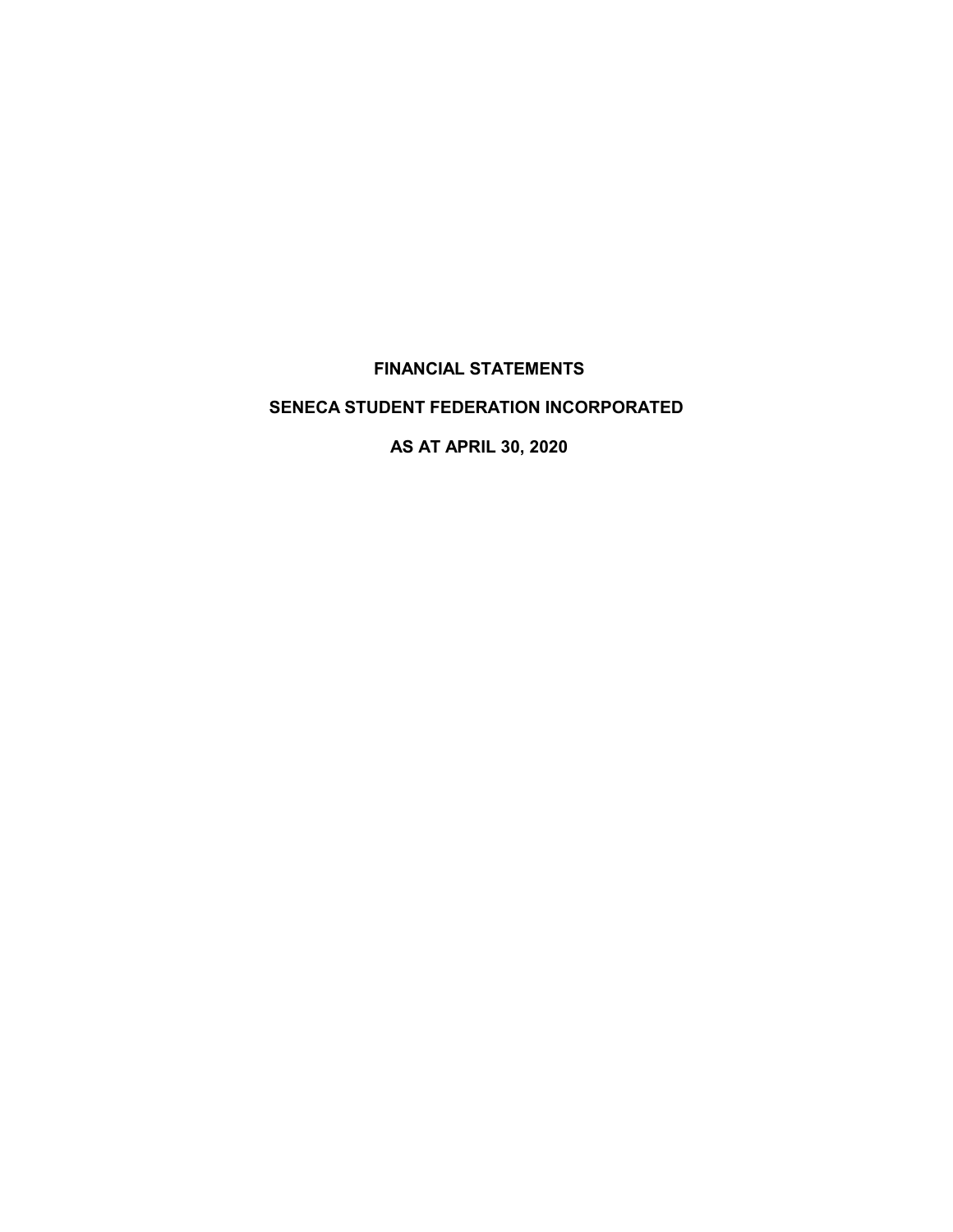# **AS AT APRIL 30, 2020**

# **INDEX**

| <b>Independent Auditors' Report</b>    | $1 - 2$ |
|----------------------------------------|---------|
| <b>Statement of Financial Position</b> | 3       |
| Statement of Changes in Net Assets     | 4       |
| <b>Statement of Operations</b>         | 5       |
| <b>Statement of Cash Flows</b>         | 6       |
| <b>Notes to Financial Statements</b>   | 7 - 11  |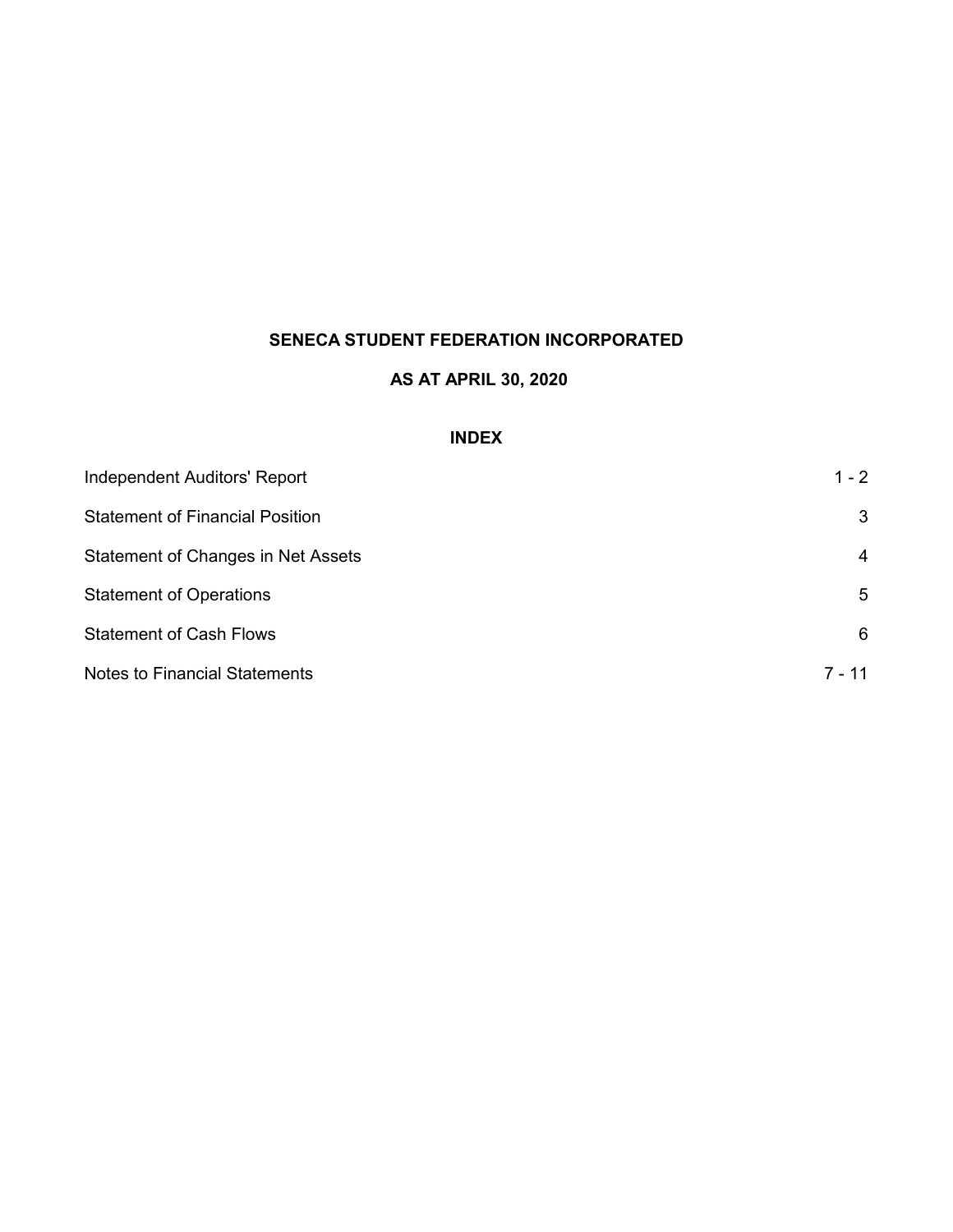

To the members of

accounting policies.

**Opinion** 

**Seneca Student Federation Incorporated**

H. Gordon Lee, CPA, CA Jeffrey R. Dessau, CPA, CA Pei (Peter) Zhang, CPA, CA Allan Garber, CPA, CA Munsoor A. Khan, CPA, CA Michael Hummel, CPA, CA

Acting as individuals and corporations

We have audited the financial statements of **Seneca Student Federation Incorporated**, which comprise the statement of financial position as at April 30, 2020, and the statements of operations and changes in net assets, and cash flows for the year then ended, and notes to the financial statements, including a summary of significant

In our opinion, the accompanying financial statements present fairly, in all material respects, the financial position of **Seneca Student Federation Incorporated** as at April 30, 2020, and its financial performance and its cash flows for the year then ended in accordance with Canadian accounting standards for not-for-profit organizations.

**INDEPENDENT AUDITORS' REPORT**

#### Basis for Opinion

We conducted our audit in accordance with Canadian generally accepted auditing standards. Our responsibilities under those standards are further described in the *Auditor's Responsibilities for the Audit of the Financial Statements* section of our report. We are independent of **Seneca Student Federation Incorporated** in accordance with the ethical requirements that are relevant to our audit of the financial statements in Canada, and we have fulfilled our other ethical responsibilities in accordance with these requirements. We believe that the audit evidence we have obtained is sufficient and appropriate to provide a basis for our opinion.

#### Responsibilities of Management and Those Charged with Governance for the Financial Statements

Management is responsible for the preparation and fair presentation of the financial statements in accordance with Canadian accounting standards for not-for-profit organizations, and for such internal control as management determines is necessary to enable the preparation of financial statements that are free from material misstatement, whether due to fraud or error.

In preparing the financial statements, management is responsible for assessing **Seneca Student Federation Incorporated**'s ability to continue as a going concern, disclosing, as applicable, matters related to going concern and using the going concern basis of accounting unless management either intends to liquidate **Seneca Student Federation Incorporated** or to cease operations, or has no realistic alternative but to do so.

Those charged with governance are responsible for over seeing **Seneca Student Federation Incorporated**'s financial reporting process.

#### Auditor's Responsibilities for the Audit of the Financial Statements

Our objectives are to obtain reasonable assurance about whether the financial statements as a whole are free from material misstatement, whether due to fraud or error, and to issue an auditor's report that includes our opinion. Reasonable assurance is a high level of assurance, but is not a guarantee that an audit conducted in accordance with Canadian generally accepted auditing standards will always detect a material misstatement when it exists. Misstatements can arise from fraud or error and are considered material if, individually or in the aggregate, they could reasonably be expected to influence the economic decisions of users taken on the basis of these financial statements. As part of an audit in accordance with Canadian generally accepted auditing standards, we exercise professional judgment and maintain professional skepticism throughout the audit. We also:



20 Holly Street, Suite 400, Toronto, Ontario M4S 3E8 & 45 Vogell Road, Suite 510, Richmond Hill, Ontario L4B 3P6 **Celebrating over 65 years of excellence** Tel: (416) 485-6000 Fax: (416) 485-1105 www.yalepgc.ca Tel: (905) 764-0404 Fax: (905) 764-0320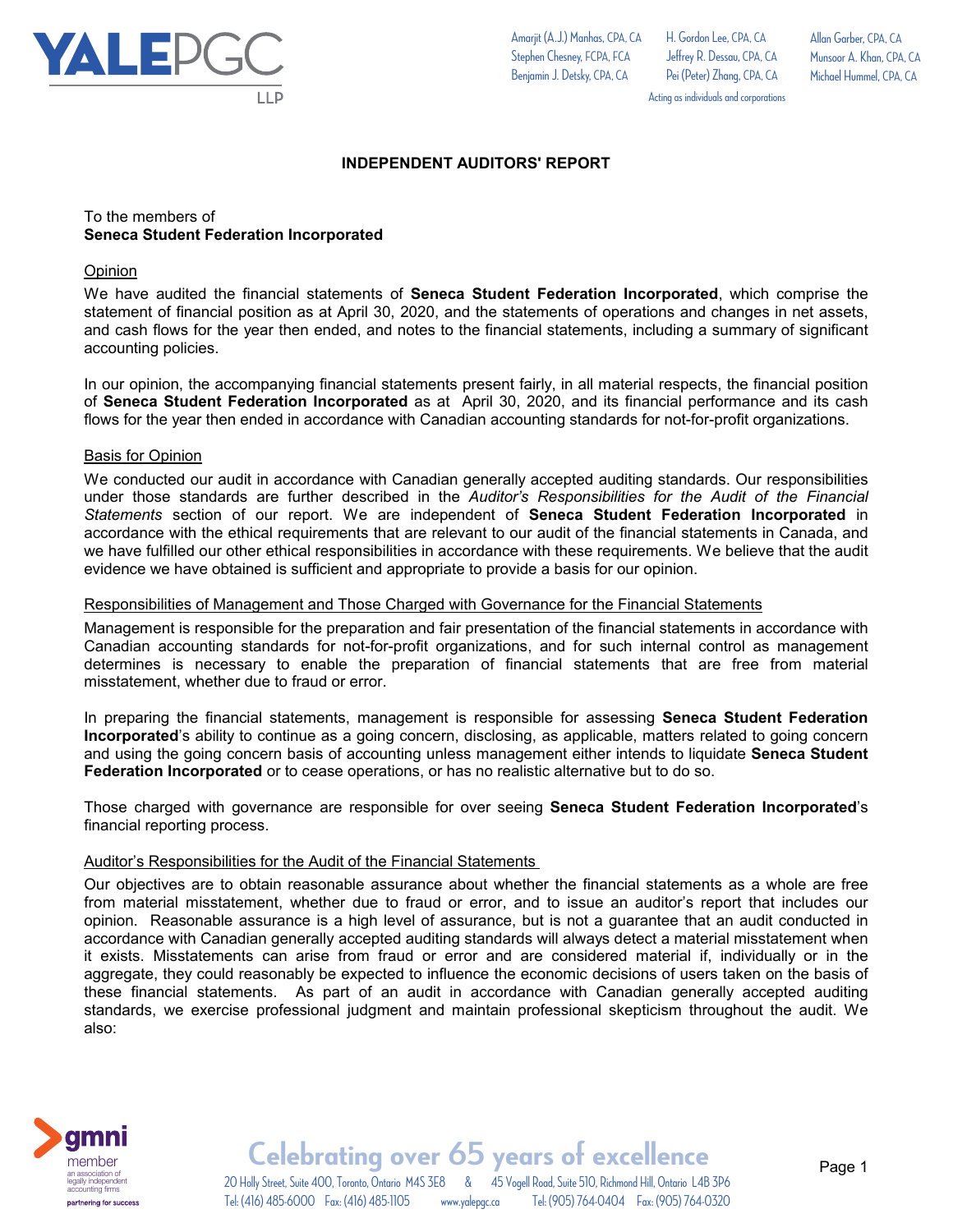- Identify and assess the risks of material misstatement of the financial statements, whether due to fraud or error, design and perform audit procedures responsive to those risks, and obtain audit evidence that is sufficient and appropriate to provide a basis for our opinion. The risk of not detecting a material misstatement resulting from fraud is higher than for one resulting from error, as fraud may involve collusion, forgery, intentional omissions, misrepresentations, or the override of internal control.
- Obtain an understanding of internal control relevant to the audit in order to design audit procedures that are appropriate in the circumstances, but not for the purpose of expressing an opinion on the effectiveness of **Seneca Student Federation Incorporated**'s internal control.
- Evaluate the appropriateness of accounting policies used and the reasonableness of accounting estimates and related disclosures made by management.
- Conclude on the appropriateness of management's use of the going concern basis of accounting and, based on the audit evidence obtained, whether a material uncertainty exists related to events or conditions that may cast significant doubt on **Seneca Student Federation Incorporated**'s ability to continue as a going concern. If we conclude that a material uncertainty exists, we are required to draw attention in our auditor's report to the related disclosures in the financial statements or, if such disclosures are inadequate, to modify our opinion. Our conclusions are based on the audit evidence obtained up to the date of our auditor's report. However, future events or conditions may cause **Seneca Student Federation Incorporated** to cease to continue as a going concern.
- Evaluate the overall presentation, structure and content of the financial statements, including the disclosures, and whether the financial statements represent the underlying transactions and events in a manner that achieves fair presentation.

We communicate with those charged with governance regarding, among other matters, the planned scope and timing of the audit and significant audit findings, including any significant deficiencies in internal control that we identify during our audit.

Hale PGC LLP

Chartered Professional Accountants Licensed Public Accountants

Toronto, Ontario November 17, 2020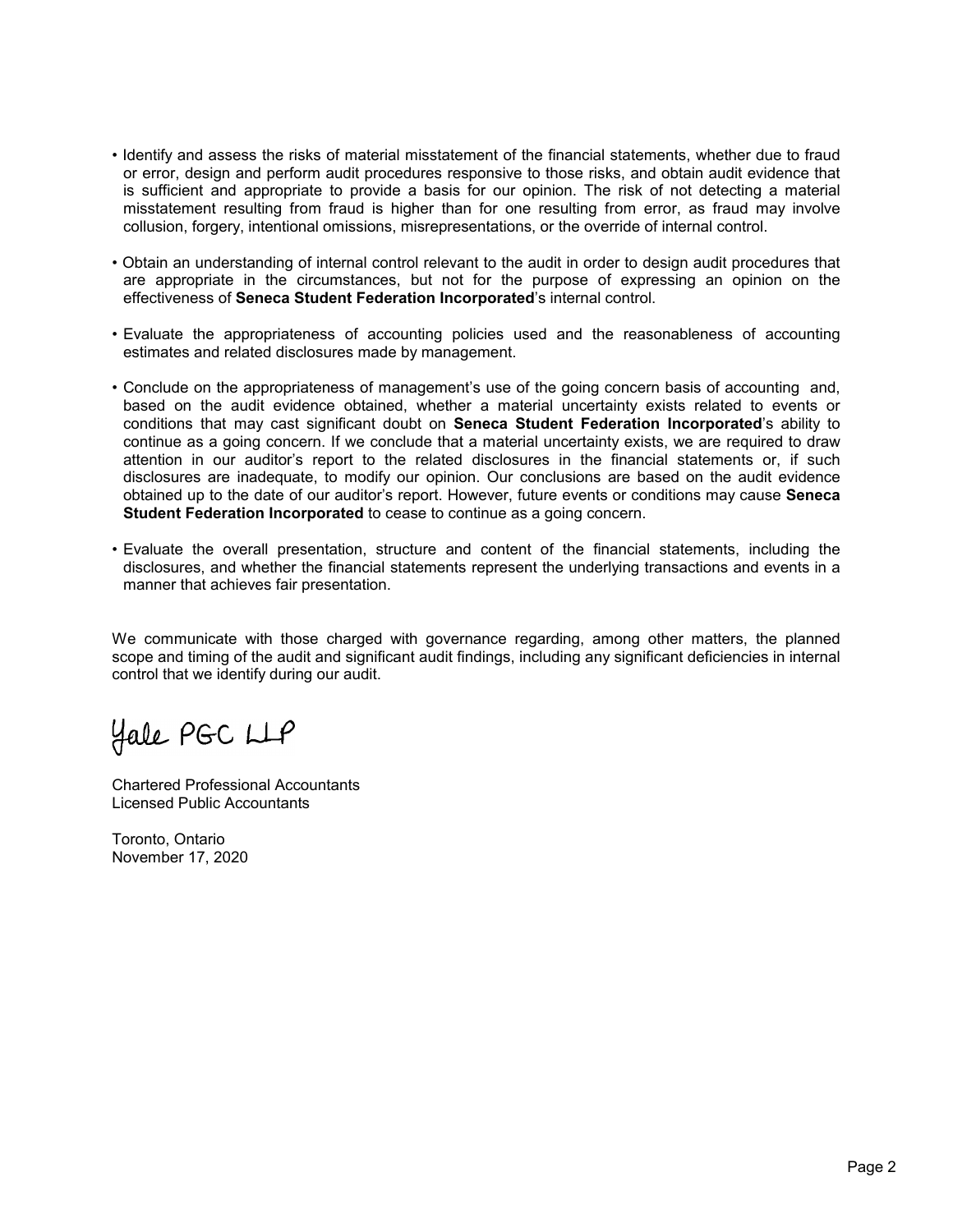# **STATEMENT OF FINANCIAL POSITION**

#### **AS AT APRIL 30, 2020 (With corresponding figures as at April 30, 2019)**

|                                                                                                                                            | 2020                                                                    | 2019                                                              |
|--------------------------------------------------------------------------------------------------------------------------------------------|-------------------------------------------------------------------------|-------------------------------------------------------------------|
| <b>ASSETS</b>                                                                                                                              |                                                                         |                                                                   |
| <b>CURRENT</b><br>Cash<br>Due from Seneca College of Applied Arts and Technology<br><b>HST</b> receivable<br>Inventory<br>Prepaid expenses | 10,628,893<br>\$.<br>308,368<br>4,760<br>52,549<br>41,186<br>11,035,756 | \$10,281,471<br>98,003<br>6,985<br>21,457<br>28,802<br>10,436,718 |
| <b>PROPERTY AND EQUIPMENT</b> (note 3)                                                                                                     | 8,400,099                                                               | 8,526,564<br>9,116,077                                            |
| <b>RESTRICTED CASH-STUDENT BUILDING FUND (note 5)</b><br><b>TOTAL ASSETS</b>                                                               | 10,014,724<br>29,450,579<br>S                                           | 28,079,359<br>S.                                                  |

# LIABILITIES AND NET ASSETS

| <b>CURRENT</b><br>Accounts payable and accrued liabilities<br>Health and dental premiums payable<br>Deferred revenue<br>Liability to Seneca for building (note 5) | \$<br>244,537<br>1,153,384<br>2,002,310<br>3,400,231 | \$<br>110,156<br>1,103,973<br>1,575<br>2,250,000<br>3,465,704 |
|-------------------------------------------------------------------------------------------------------------------------------------------------------------------|------------------------------------------------------|---------------------------------------------------------------|
| <b>DEFERRED STUDENT BUILDING FEES (note 5)</b>                                                                                                                    | 10,014,724                                           | 9,116,077                                                     |
| <b>DEFERRED REVENUE - BUILDING (note 5)</b>                                                                                                                       | 7,371,105<br>17,385,829                              | 7,501,620<br>16,617,697                                       |
| <b>TOTAL LIABILITIES</b>                                                                                                                                          | 20,786,060                                           | 20,083,401                                                    |
| <b>NET ASSETS</b>                                                                                                                                                 | 8,664,519                                            | 7,995,958                                                     |
| <b>TOTAL LIABILITIES AND NET ASSETS</b>                                                                                                                           | 29,450,579                                           | 28,079,359                                                    |

#### **APPROVED ON BEHALF OF THE BOARD**

**Director** 

Director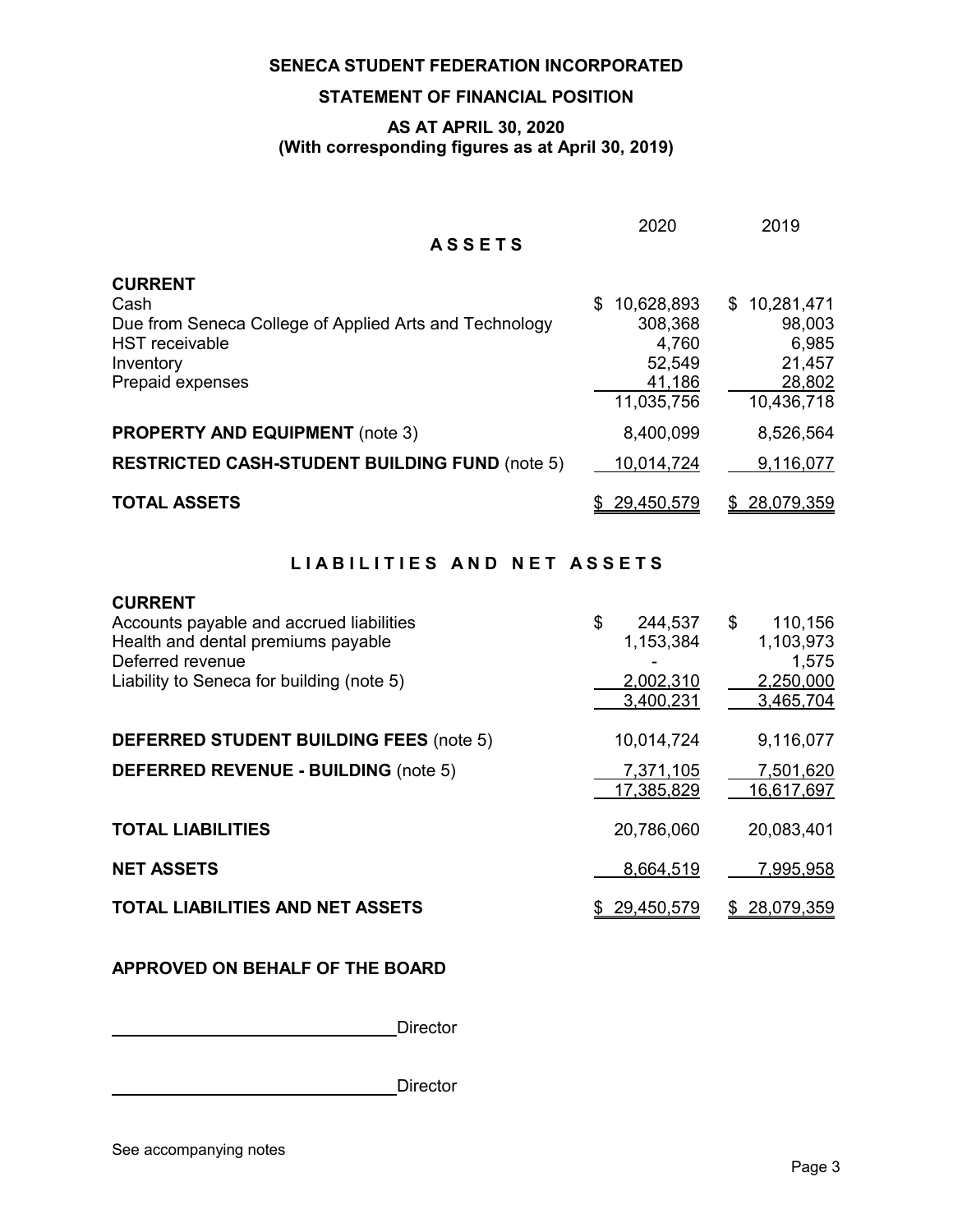# **STATEMENT OF CHANGES IN NET ASSETS**

#### **FOR THE YEAR ENDED APRIL 30, 2020 (With corresponding figures for the year ended April 30, 2019)**

|                           |    | 2020                   | 2019           |
|---------------------------|----|------------------------|----------------|
| <b>OPENING NET ASSETS</b> | S. | 7,995,958 \$ 7,277,655 |                |
| Surplus for the year      |    | 668,561                | <u>718,303</u> |
| <b>CLOSING NET ASSETS</b> |    | 8,664,519              | \$7,995,958    |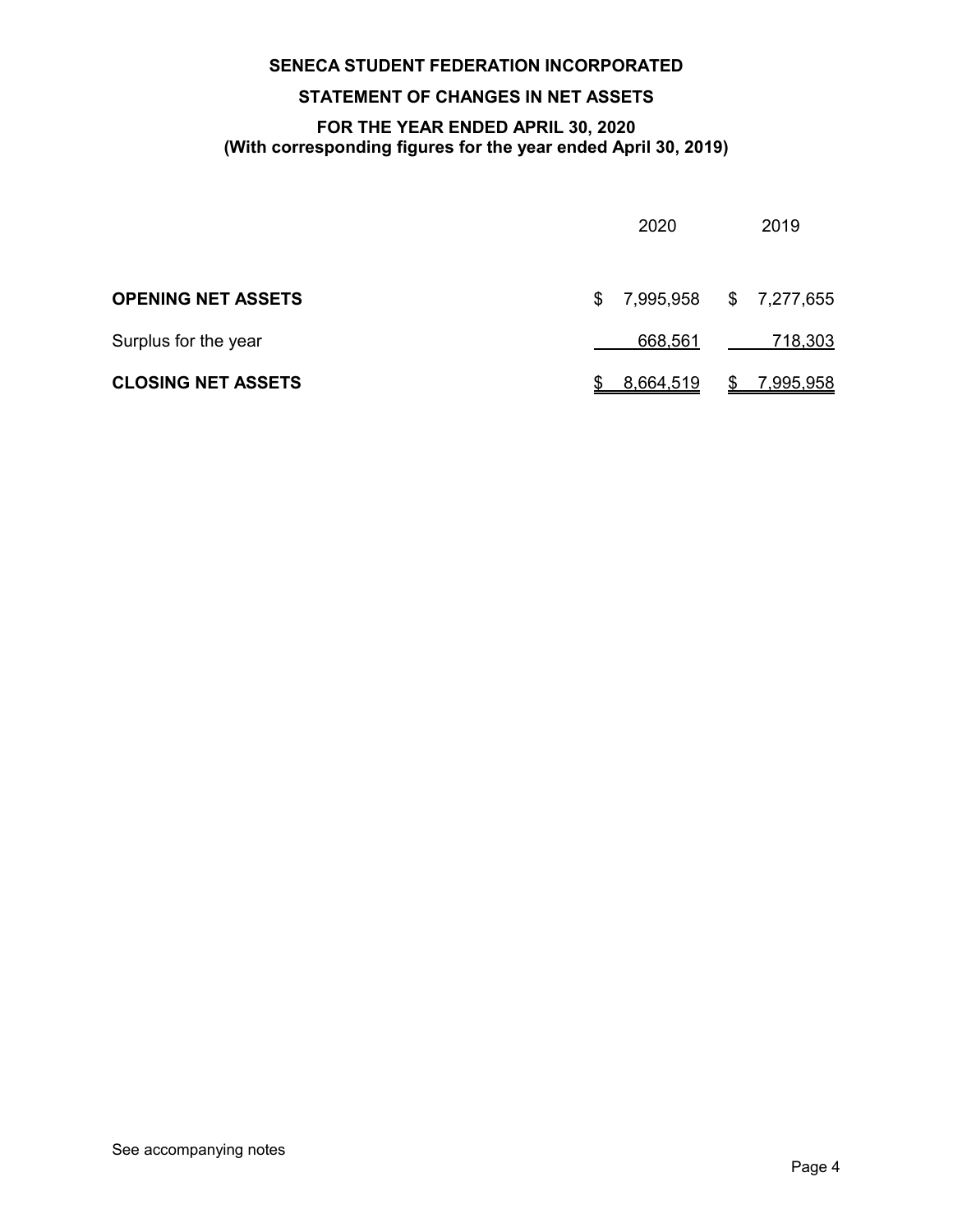### **STATEMENT OF OPERATIONS**

#### **FOR THE YEAR ENDED APRIL 30, 2020 (With corresponding figures for the year ended April 30, 2019)**

|                                                                                                                                                                                                                                                                                                                                                 |           | 2020                                                                                                                                | 2019                                                                                                                                          |
|-------------------------------------------------------------------------------------------------------------------------------------------------------------------------------------------------------------------------------------------------------------------------------------------------------------------------------------------------|-----------|-------------------------------------------------------------------------------------------------------------------------------------|-----------------------------------------------------------------------------------------------------------------------------------------------|
| <b>REVENUES</b><br>Health, dental and extended health premiums<br><b>General student fees</b><br><b>TTC</b> fare sales<br>Retail sales and leasing<br>Amortization of deferred revenue - building (note 5)<br>Interest income                                                                                                                   | \$        | 4,432,157<br>4,272,043<br>760,730<br>311,792<br>113,031<br>9,889,753                                                                | \$<br>4,124,052<br>3,713,445<br>503,269<br>614,051<br>153,094<br>73,707<br>9,181,618                                                          |
| <b>EXPENDITURES</b><br>Health, dental and extended health costs<br>Wages and benefits<br>General expenses and supplies<br>Advertising and promotion<br>Donations (note 11)<br>Retail cost of goods sold<br><b>Professional fees</b><br>Maintenance and repairs<br>Shuttle bus service (note 10)<br>Travel<br>TTC fare purchases<br>Amortization |           | 4,360,367<br>1,727,890<br>912,277<br>656,524<br>525,148<br>264,216<br>158,988<br>65,491<br>48,905<br>46,634<br>454,752<br>9,221,192 | 3,986,100<br>1,646,998<br>666,849<br>408,547<br>19,995<br>221,181<br>80,893<br>61,861<br>509,221<br>69,520<br>509,917<br>282,233<br>8,463,315 |
| <b>SURPLUS FOR THE YEAR</b>                                                                                                                                                                                                                                                                                                                     | <u>\$</u> | 668,561                                                                                                                             | \$<br>718,303                                                                                                                                 |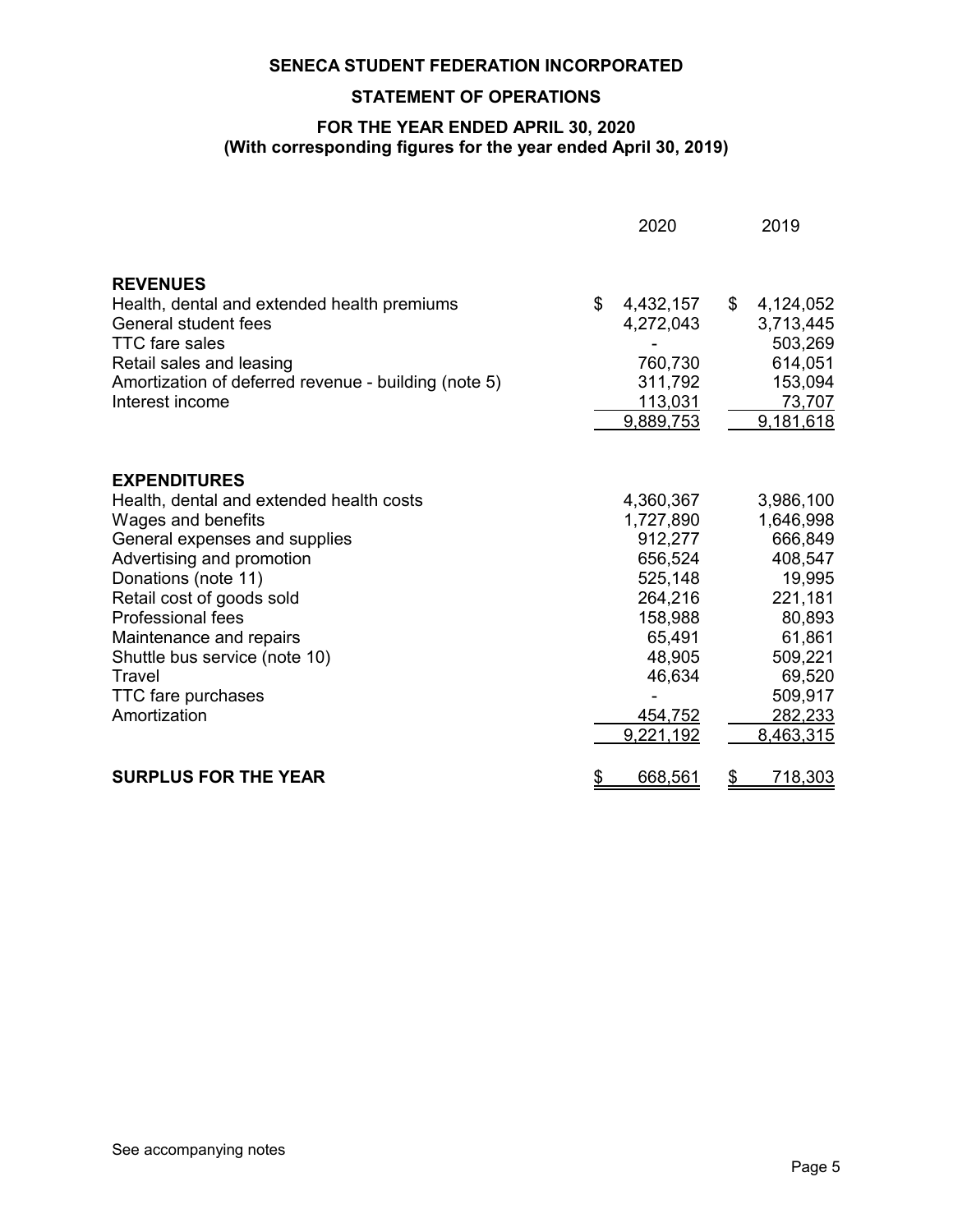#### **STATEMENT OF CASH FLOWS**

#### **FOR THE YEAR ENDED APRIL 30, 2020 (With comparative figures for the year ended at April 30, 2019)**

|                                                                                                                                                                                                                                                                                                                                                                                                                                                                                         | 2020                                                                                                                              | 2019                                                                                                                          |
|-----------------------------------------------------------------------------------------------------------------------------------------------------------------------------------------------------------------------------------------------------------------------------------------------------------------------------------------------------------------------------------------------------------------------------------------------------------------------------------------|-----------------------------------------------------------------------------------------------------------------------------------|-------------------------------------------------------------------------------------------------------------------------------|
| <b>CASH PROVIDED BY (USED IN)</b>                                                                                                                                                                                                                                                                                                                                                                                                                                                       |                                                                                                                                   |                                                                                                                               |
| <b>OPERATIONS</b><br>Surplus (Deficit)                                                                                                                                                                                                                                                                                                                                                                                                                                                  | \$<br>668,561                                                                                                                     | \$<br>718,303                                                                                                                 |
| Non-cash item:<br>Amortization                                                                                                                                                                                                                                                                                                                                                                                                                                                          | 454,752                                                                                                                           | 282,233                                                                                                                       |
| Non-cash working capital:<br>Decrease in amount due from Seneca College<br>(Increase)/decrease in HST receivable<br>Decrease in prepaid expenses<br>(Increase)/decrease in inventory<br>Decrease in accounts payable and accrued liabilities<br>Increase in health and dental premiums payable<br>Increase/(decrease) in liability to Seneca for building<br>Deferred revenue<br>Increase/(decrease) in deferred building fund fees<br>Increase/(decrease) in deferred revenue building | (210, 365)<br>2,225<br>(12, 384)<br>(31,092)<br>134,381<br>49,411<br>(247, 690)<br>(1, 575)<br>898,647<br>(130, 515)<br>1,574,356 | 100,823<br>(7, 717)<br>7,577<br>16,432<br>(290, 785)<br>97,291<br>2,250,000<br>1,575<br>(5,477,651)<br>7,501,620<br>5,199,701 |
| <b>INVESTING</b><br>Purchase of property, plant and equipment<br>Increase/(decrease) in cash restricted for building fund                                                                                                                                                                                                                                                                                                                                                               | (328, 287)<br>(898, 647)<br><u>(1,226,934)</u>                                                                                    | (7,820,449)<br>5,477,651<br><u>(2,342,798)</u>                                                                                |
| <b>CHANGE IN CASH</b>                                                                                                                                                                                                                                                                                                                                                                                                                                                                   | 347,422                                                                                                                           | 2,856,903                                                                                                                     |
| <b>OPENING CASH</b>                                                                                                                                                                                                                                                                                                                                                                                                                                                                     | 10,281,471                                                                                                                        | 7,424,568                                                                                                                     |
| <b>CLOSING CASH</b>                                                                                                                                                                                                                                                                                                                                                                                                                                                                     | \$<br>10,628,893                                                                                                                  | \$<br>10,281,471                                                                                                              |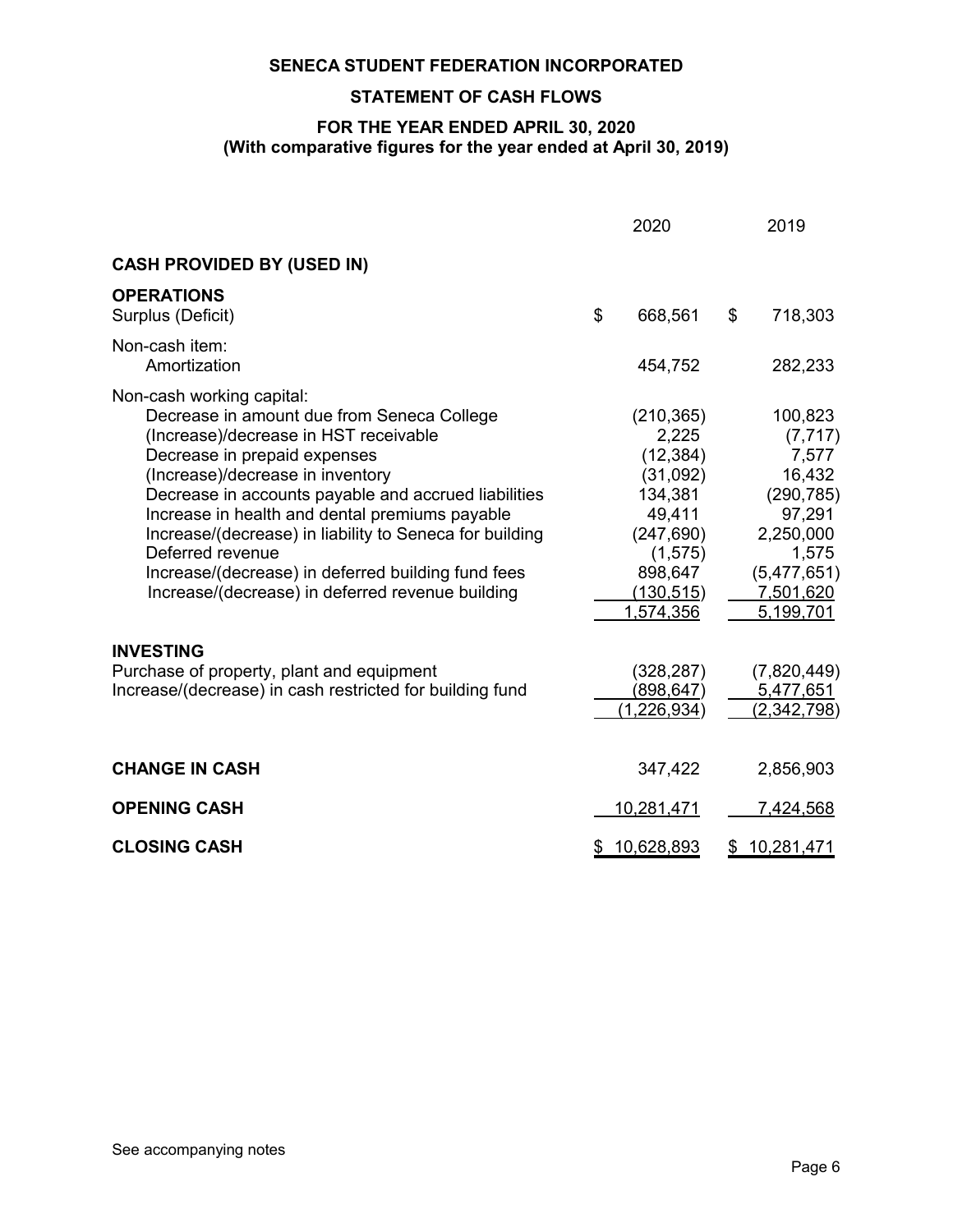#### **NOTES TO FINANCIAL STATEMENTS**

#### **AS AT APRIL 30, 2020**

#### **1. STATUS AND PURPOSE OF THE ORGANIZATION**

The Seneca Student Federation Incorporated (the Federation) is a non-profit corporation. The Federation was incorporated on February 3, 2000, for the purpose of carrying on activities for the benefit of the students of Seneca College of Applied Arts and Technology. As the Federation's revenues are derived from Seneca College's student body, it is economically dependent upon the college. As a non-profit organization the corporation is exempt from income taxes.

#### **2. SUMMARY OF SIGNIFICANT ACCOUNTING POLICIES**

These financial statements have been prepared in accordance with Part III of the *CPA Canada Handbook* - *Accounting Standards for Not-For-Profit Organizations*.

Cash

Cash consists of cash on hand, as well as chequing and savings account balances at Canadian Chartered banks.

#### Financial instruments

The Federation initially records a financial instrument at its fair value.

The Federation recognizes its transaction costs in net income in the period incurred. However, financial instruments that will not be subsequently measured at fair value are adjusted by the transactions costs that are directly attributable to their origination, issuance or assumption.

Subsequently, the Federation measures financial instruments as follows:

- investments in equity instruments that are quoted in an active market at fair value;
- all other investments in equity instruments at cost less impairment;
- all other financial assets at amortized cost;
- all financial liabilities at amortized cost

#### Property, Plant And Equipment

Property, plant and equipment are recorded at cost and are amortized on a declining balance basis using the following rates:

| <b>Building improvements</b>             | 4%              |
|------------------------------------------|-----------------|
| Storage shed                             | 10%             |
| Furniture and fixtures and Java Junction | <b>20%</b>      |
| Computer and other equipment             | 30 <sup>%</sup> |
| Computer software                        | 100%            |
| Ramp                                     | 8%              |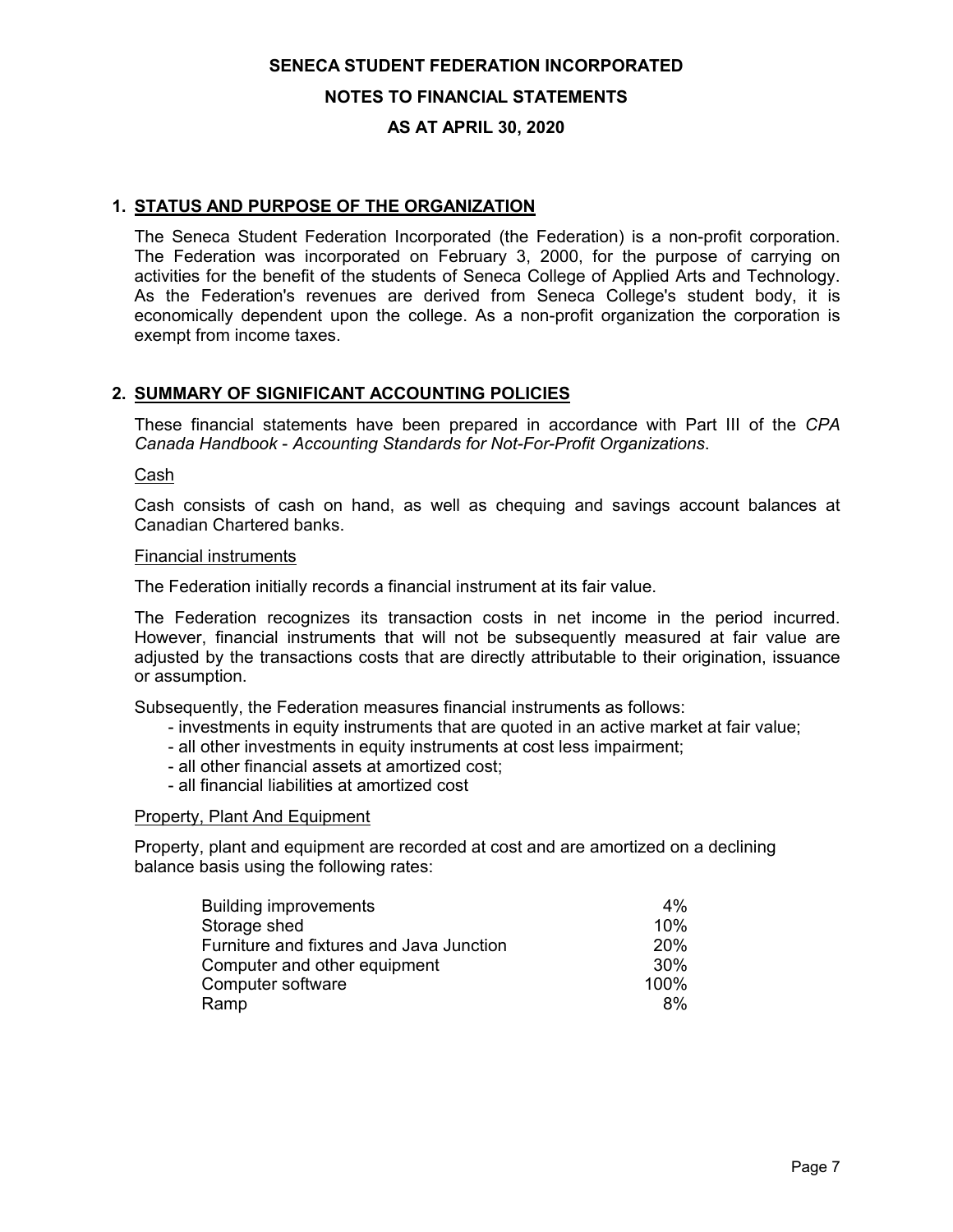#### **NOTES TO FINANCIAL STATEMENTS**

#### **AS AT APRIL 30, 2020**

#### **2. SUMMARY OF SIGNIFICANT ACCOUNTING POLICIES** - continued

#### Impairment of Property, Plant and Equipment

Property, plant and equipment subject to amortization are reviewed for impairment whenever events or changes in circumstances indicate that the carrying value of an asset may not be recoverable. Impairment is assessed by comparing the carrying amount of an asset to be held and used with the total of the undiscounted cash flows expected from its use and disposition. If the asset is impaired, the impairment loss to be recognized is measured by the amount by which the carrying amount of the asset exceeds its fair value, generally determined on a discounted cash flow basis. Any impairment results in a write-down of the asset and a charge to income during the year. An impairment loss is not reversed if the fair value of the related long-lived asset subsequently increases.

#### Impairment of Financial Assets Measured at Cost and Amortized Cost

When there are indications of possible impairment, the Federation determines if there has been a significant adverse change to the expected timing or amounts of future cash flows expected from the financial asset. The amount of any impairment loss is determined by comparing the carrying amount of the financial asset with the highest of three amounts:

- i. The present value of the cash flows expected to be generated by holding the asset, discounted using a current market rate of interest appropriate to that asset;
- ii. The amount that could be realized by selling the asset at the date of the balance sheet; and,
- iii. The amount expected to be realized by exercising its rights to any collateral held to secure repayment of the asset, net of all costs necessary to exercise those rights.

Reversals are permitted, but the adjusted carrying amount of the financial asset shall be no greater than the amount that would have been reported at the date of the reversal had the impairment not been recognized.

#### Revenue

The Federation follows the deferral method of accounting for internally restricted contributions. Restricted contributions are recognized as revenue in the year in which the related expenses are incurred. Unrestricted contributions are recognized as revenue when they are received or receivable if the amount to be received can be reasonably estimated and collection is reasonably assured.

Membership fees are recognized when received, or receivable, provided that collection is reasonably assured and the amount is determinable. Although the federation's fiscal year ends in April, the student fees received for the summer term from May to August, which begins immediately after the year-end, are recorded as deferred revenue.

Sales revenues are recognized when the related goods are sold or services performed.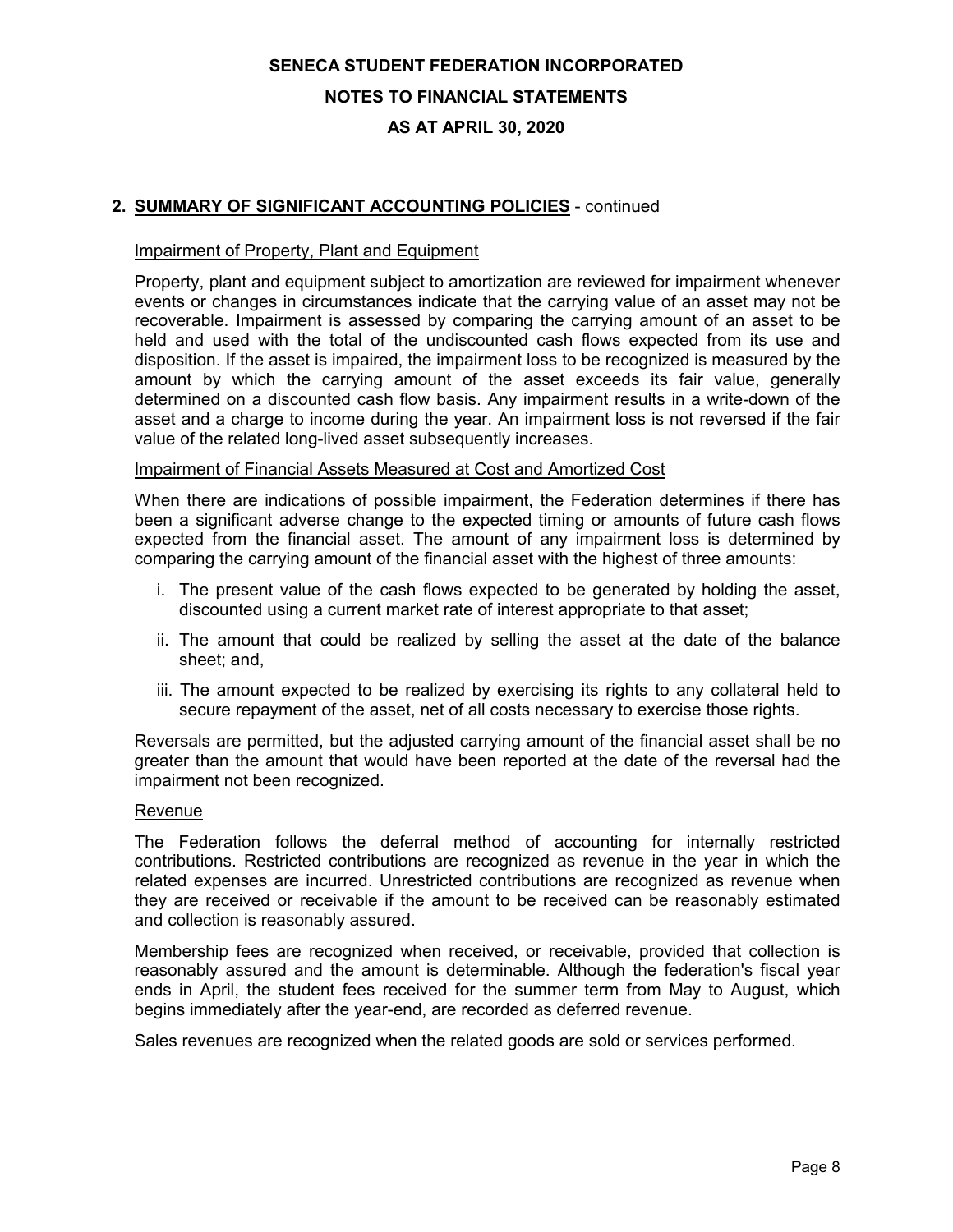# **SENECA STUDENT FEDERATION INCORPORATED NOTES TO FINANCIAL STATEMENTS**

# **AS AT APRIL 30, 2020**

#### **2. SUMMARY OF SIGNIFICANT ACCOUNTING POLICIES** - continued

#### Inventories

Inventories are valued at the lower of cost and net realizable value. Cost is determined on a weighted average basis.

#### Contributed Services

The Federation makes use of volunteers in its operations. Due to the difficulty in determining the fair value of the services, they are not recognized in the financial statements.

#### Use of Estimates

The preparation of financial statements requires management to make estimates and assumptions that affect revenue and expenditures reported during the period, in addition to the reported amounts of assets and liabilities and the disclosure of contingent liabilities at the date of the financial statements. Significant items requiring the use of estimates include deferred revenues, and the net book value and associated amortization of the property and equipment. Actual results could differ from those estimates.

#### **3. PROPERTY AND EQUIPMENT**

|                               |              | Accumulated  |             | Net Book Value |
|-------------------------------|--------------|--------------|-------------|----------------|
|                               | Cost         | Amortization | 2020        | 2019           |
| <b>Building improvements</b>  | \$8,690,098  | 755,802<br>S | \$7,934,296 | \$8,079,838    |
| Storage shed and fencing      | 29,320       | 23,793       | 5,526       | 6,008          |
| <b>Furniture and fixtures</b> | 1,732,521    | 1,510,300    | 222,221     | 237,337        |
| Java junction equipment       | 20,229       | 19,040       | 1,189       | 1,486          |
| Computer equipment            | 445,973      | 319,786      | 126,187     | 152,178        |
| Other equipment               | 387,996      | 279,203      | 108,793     | 47,666         |
| Ramp                          | 8,990        | 7,103        | 1,887       | 2,051          |
|                               | \$11,315,127 | \$2,915,027  | \$8,400,099 | \$ 8,526,564   |

#### **4. OPERATING LEASE**

The Federation is to pay an annual additional rent equal to the lesser of the operating costs and the maximum as defined in the lease agreement. The maximum was set at \$172,928 for the year ended April 30, 2020.

#### **5. STUDENT BUILDING FUND**

The student building fund accumulates the building fund fee charged to students each semester. This fund will be used for the building and renovations of the Newnham Student Centre and future construction of student space at King campus. The student building fund fee started in the Fall of 2010. The fund is reserved for future commitments and it is not part of the operations. In 2018, a decision was made to allocate the interest income earned on the fund towards the building fund.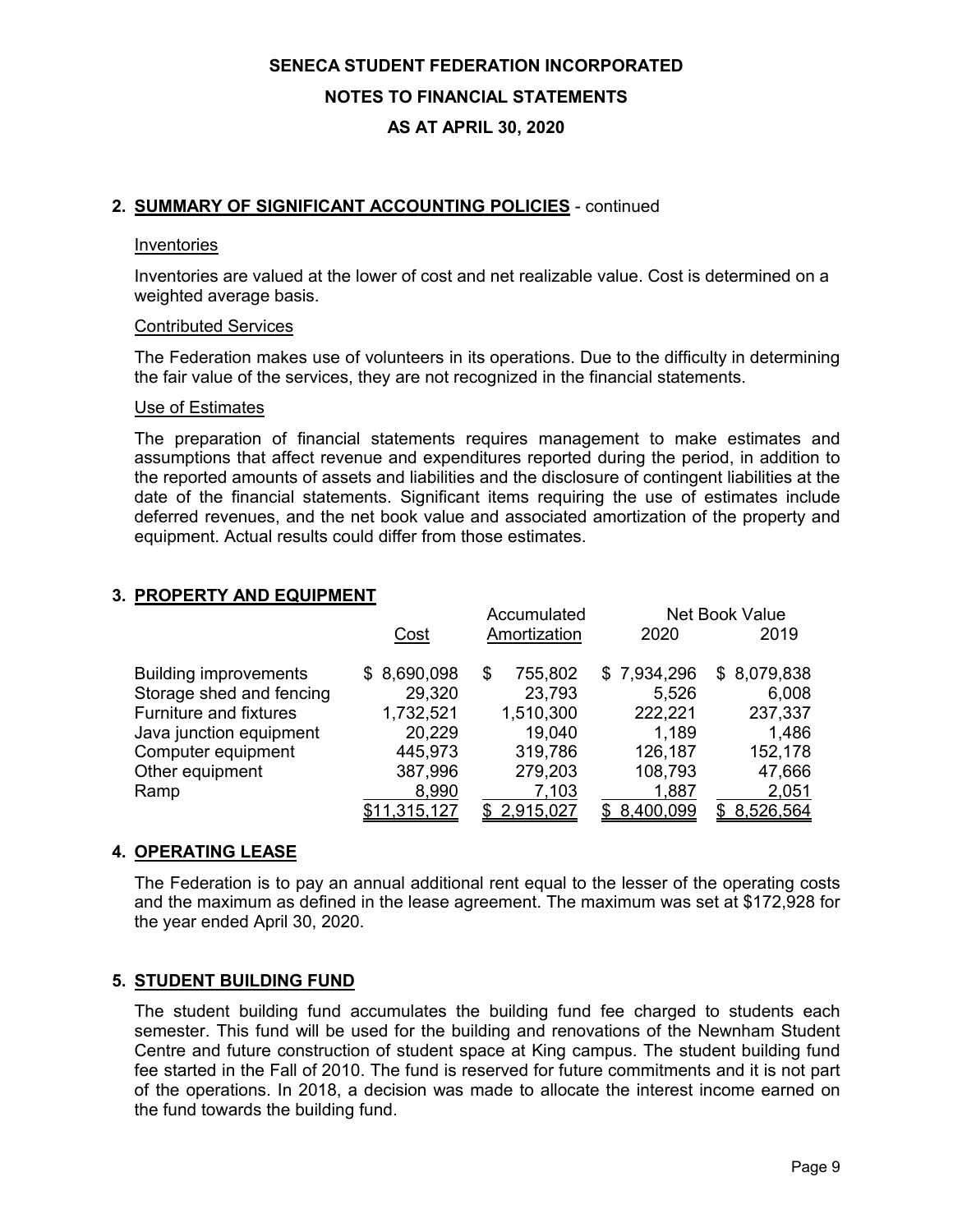# **SENECA STUDENT FEDERATION INCORPORATED NOTES TO FINANCIAL STATEMENTS**

# **AS AT APRIL 30, 2020**

### **5. STUDENT BUILDING FUND** - continued

|                                     | 2020         | 2019                    |
|-------------------------------------|--------------|-------------------------|
| Opening fund balance                |              | 9,116,077 \$ 14,593,728 |
| Fees received                       | 884,930      | 1,952,260               |
| Interest earned on building fund    | 194.994      | 224,803                 |
| Building additions and expenditures | (181, 277)   | (7,654,714)             |
| Closing fund balance                | \$10.014.724 | 9,116,077               |

In fiscal 2020, contributions were made for the construction of Magna Hall at King Campus. The amount spent in the year totaled \$181,277. This amount has been reclassified to Deferred Revenue Building. The deferred revenue - building account is being reduced as depreciation is booked against the capital asset.

#### **6. DEFERRED REVENUE BUILDING**

|                                                                                                                    |   | 2020                                                    | 2019                                 |
|--------------------------------------------------------------------------------------------------------------------|---|---------------------------------------------------------|--------------------------------------|
| Opening balance<br>Additions in the year<br>Amortization booked in the year to revenue<br>Closing deferred revenue |   | 7,501,620 \$<br>\$<br>181,277<br>(311,792)<br>7,371,105 | 7,654,714<br>(153, 094)<br>7,501,620 |
| 7. WORKING CAPITAL AND INTERNAL RESERVE FUNDS                                                                      |   |                                                         |                                      |
|                                                                                                                    |   | 2020                                                    | 2019                                 |
| The Federation's working capital is as follows:                                                                    |   |                                                         |                                      |
| <b>Current assets</b>                                                                                              | S | 11,035,756                                              | \$10,436,718                         |
| <b>Current liabilities</b>                                                                                         |   | (3,400,231)                                             | (3, 465, 704)                        |
| Working capital                                                                                                    |   | 7,635,525                                               | 6,971,014                            |

The primary source of cash used for operational expenses is the student fees. The management of working capital involves controlling disbursements such that sufficient working capital is maintained through the year to cover operating expenses. The working capital calculated above must be sufficient both in amount and liquidity to cover operating expenses.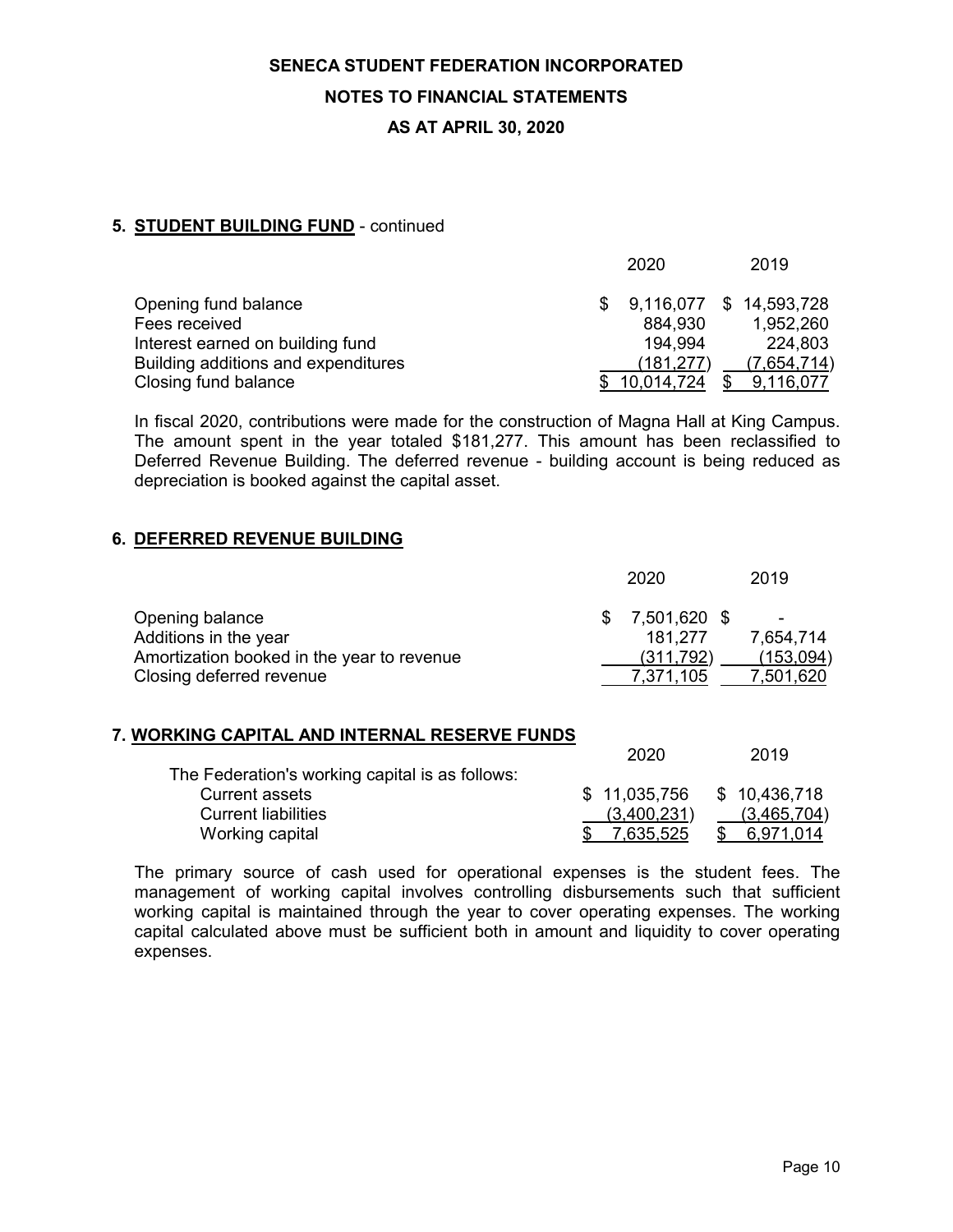#### **NOTES TO FINANCIAL STATEMENTS**

#### **AS AT APRIL 30, 2020**

#### **8. FINANCIAL INSTRUMENT - RISKS AND UNCERTAINTIES**

The following table shows the amounts of the indicated financial instruments:

|                                                  | 2020              | 2019           |
|--------------------------------------------------|-------------------|----------------|
| Financial assets measured at amortized cost      |                   |                |
| Cash                                             | 10,628,893<br>\$. | \$10,281,471   |
| Restricted cash - student building fund          | 10,014,724        | 9,116,077      |
| Due from Seneca College                          | 308,368           | 98,003         |
|                                                  | \$20,951,985      | \$19,495,551   |
| Financial liabilities measured at amortized cost |                   |                |
| Accounts payable and accrued liabilities         | 244,537<br>S      | 110,156<br>\$. |
| Health and dental premiums payable               | 1,153,384         | 1,103,973      |
|                                                  | 1,397,921         | 1,214,129      |

#### Financial risks

The Federation is exposed to various financial risks through transactions in financial instruments. The following provides helpful information in assessing the extent of the Federation's exposure to these risks.

#### Credit risk

Credit risk is the risk that one party to a financial instrument will cause a financial loss for the other party by failing to discharge an obligation. The Company's main credit risk relates to its receivable from Seneca College.

#### Interest rate risk

The interest rate paid on the Federations deposits with the bank is based on the prime rate of interest. The amount of interest earned is therefore subject to change as the bank changes its prime rate of interest.

#### Liquidity risk

Liquidity risk is the risk that the Federation will encounter difficulty in meeting obligations associated with financial liabilities. The Company is exposed to this risk mainly in respect of its accounts payable and accrued liabilities, and contractual obligations.

#### **9. CONTRACTUAL OBLIGATIONS**

The Federation engages its insurer for the health and dental plan for a one-year period beginning in September of each year. The Federation's agreement with ACL Student Benefits for the year ending August 31, 2020 was renewed for the year ending August 31, 2021.